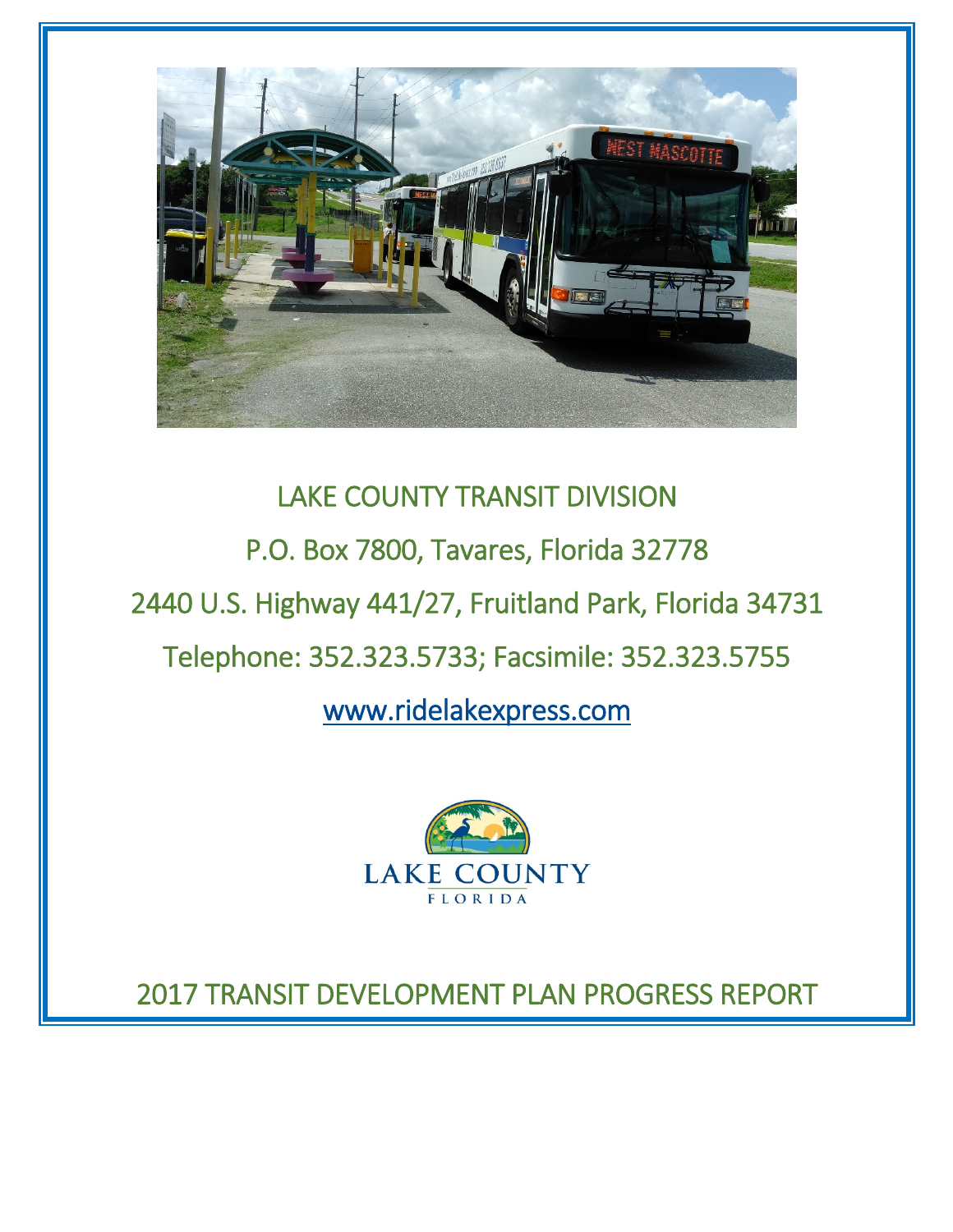# Table of Contents

 $\mathcal{L}$  .

### **INTRODUCTION**

### **SECTION 1. ACCOMPLISHMENTS**

### **SECTION 2. DISCREPANCIES**

| Goal 1. Provide local and regional transit accessibility and mobility for the greatest numbers of County residents     |  |
|------------------------------------------------------------------------------------------------------------------------|--|
|                                                                                                                        |  |
| Goal 2. Encourage regional and local community and economic development goals that support transit  7                  |  |
|                                                                                                                        |  |
|                                                                                                                        |  |
|                                                                                                                        |  |
|                                                                                                                        |  |
| <b>SECTION 3. REVISIONS COMING YEAR</b>                                                                                |  |
| <b>SECTION 4. REVISIONS 10TH YEAR</b>                                                                                  |  |
| <b>SECTION 5. RECOMMENDATIONS</b>                                                                                      |  |
| SECTION 6. REVISED FINANCIAL PLAN                                                                                      |  |
| <b>SECTION 7. REVISED GOALS</b>                                                                                        |  |
| Goal 1. Provide on-going local and regional transit reliability, safety, and accessibility for the greatest numbers of |  |
|                                                                                                                        |  |
|                                                                                                                        |  |
|                                                                                                                        |  |
|                                                                                                                        |  |
|                                                                                                                        |  |
|                                                                                                                        |  |



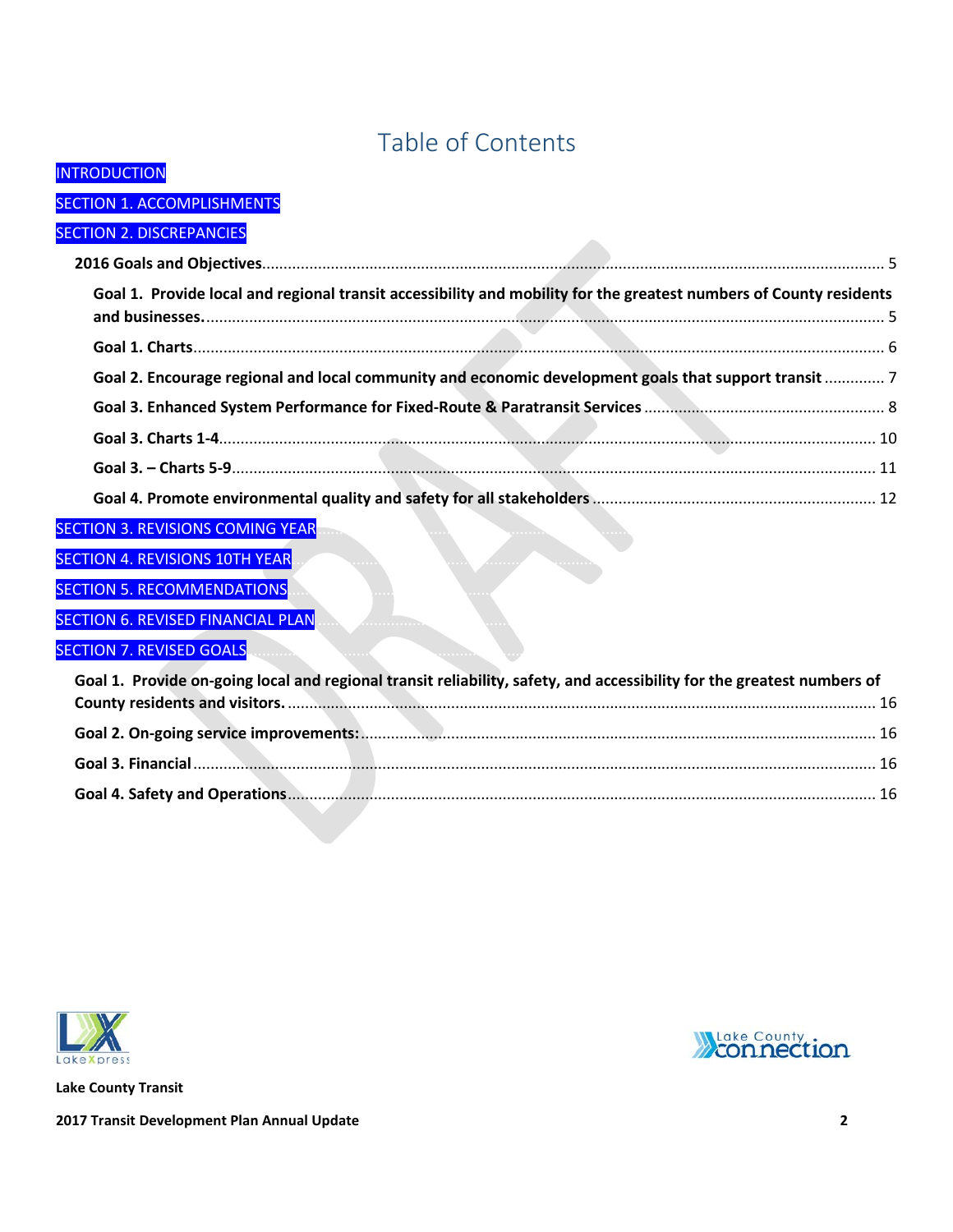# **INTRODUCTION**

<span id="page-2-0"></span>The State of Florida Public Transit Block Grant Program was enacted by the Florida Legislature to provide a stable source of funding for public transit. The Block Grant Program requires public transit service providers to develop, adopt, and annually update a 10‐Year Transit Development Plan (TDP). Under legislation that became effective February 20, 2007, the TDP must undergo a Major Update every five years. In the interim years, an update is to be submitted in the form of a progress report on the 10‐year implementation program of the TDP.

Each update must be submitted annually to the appropriate Florida Department of transportation (FDOT) District Office by September 1st. This document serves as Lake County's annual progress report for the (5th) and final year of the TDP Major Update (FY 2013), and meets the requirement for a TDP annual progress report in accordance with Rule Chapter 14‐73, Florida Administrative Code (FAC).

The public comment opportunities relative to this TDP will include:

- 1. Accept public comment during the Board of County Commissioners meeting prior to adoption (TBD)
- 2. Fifteen days open comment from (TBD)
- 3. The draft document will be posted on the County website from (TBD)
- 4. The draft document will be provided to the MPO as an informational item

This Progress Report on the adopted 2013 TDP includes the following elements as specified in the Florida Administrative Code: Rule 14-73.001:

- *1.* Past year's accomplishments compared to the original implementation program;
- *2.* Analysis of any discrepancies between the plan and its implementation for the past year and steps that will be taken to attain original goals and objectives;
- *3.* Any revisions to the implementation program for the coming year;
- *4.* Revised implementation program for the tenth year;
- *5.* Added recommendations for the new tenth year of the updated plan;
- *6.* A revised financial plan; and
- *7.* A revised list of projects or services needed to meet the goals and objectives, including projects for which funding may not have been identified.





**Lake County Transit**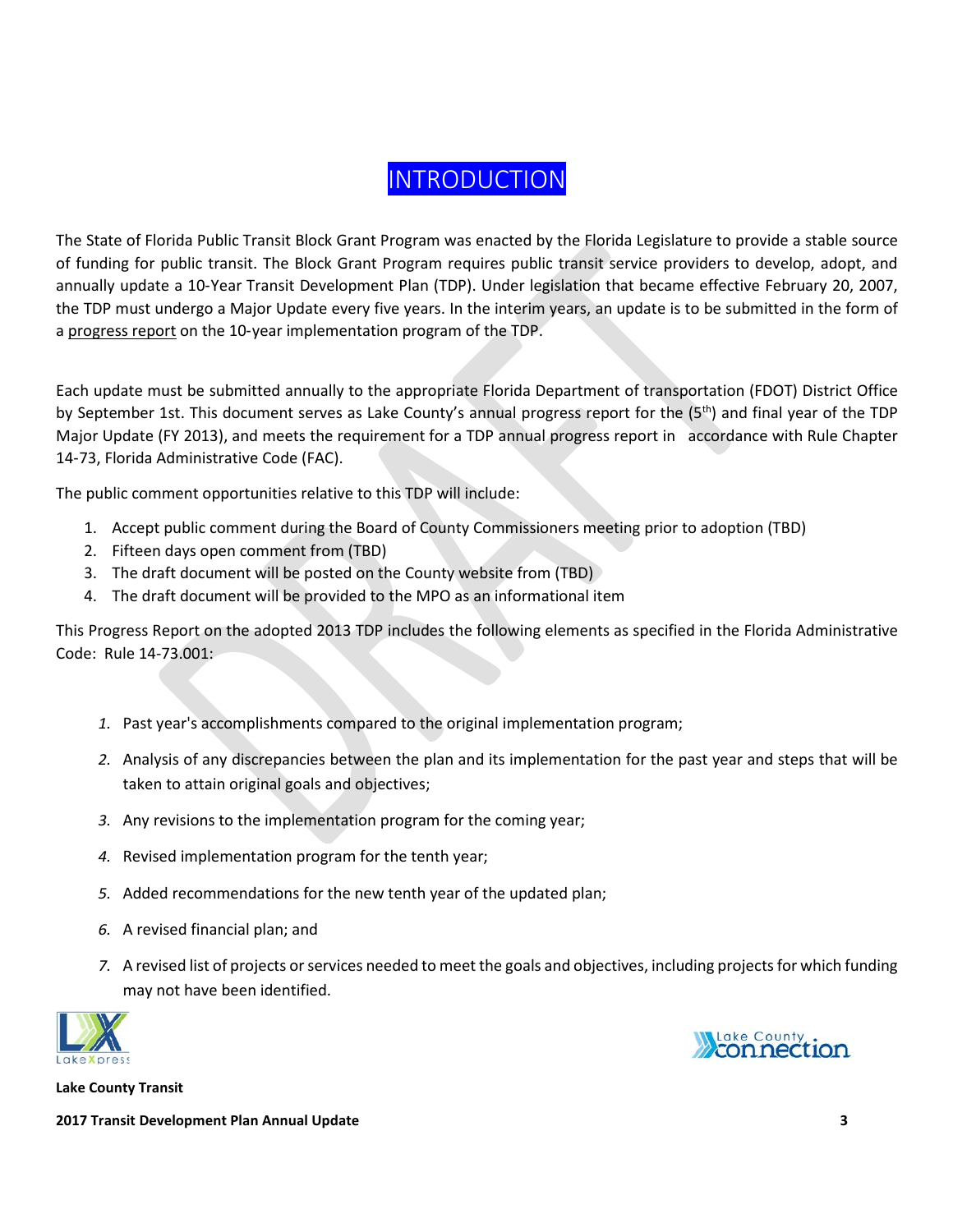# SECTION 1. ACCOMPLISHMENTS

### <span id="page-3-0"></span>Past year's accomplishments compared to the original implementation program

The original 2013 Lake-Sumter Transit Development Plan (TDP) Implementation Plan outlined on page 113 contained the following recommendations by year for 2014 – 2018.

- 2014 Restructure Routes 1 and 3 (Golden Triangle service); Restructure Route 2
- 2015 SR50 Spine service (Rt. 5)
- 2016 no new service
- 2017 Weekend Service Routes 1-5
- 2018 no new service

The 2013 TPD contains the following statement

*"The years shown for each improvement may vary, depending on funding, vehicle procurement cycles, and construction of bus stops; however, the list represents a rough prioritization of transit needs. Assumptions regarding the years of implementation are necessary for development of annual costs used in the financial plan…"*

As reported in prior Progress Reports the accomplishments relative to the original 2013 TDP were:

- 2014 restructure of Routes 1 and 3 (Golden Triangle service) and restructure Route 2
	- o Accomplished by the addition of Route 1A, and restructuring of Routes 2 and 3.
- 2015 SR50 Spine service (Rt. 5)
	- o Accomplished. Addition of Route 50
- 2016 no new service NA
- 2017 Weekend Service Routes 1-5
	- o Not accomplished. Will be re-evaluated during the 2018 TDP Major Update.





**Lake County Transit**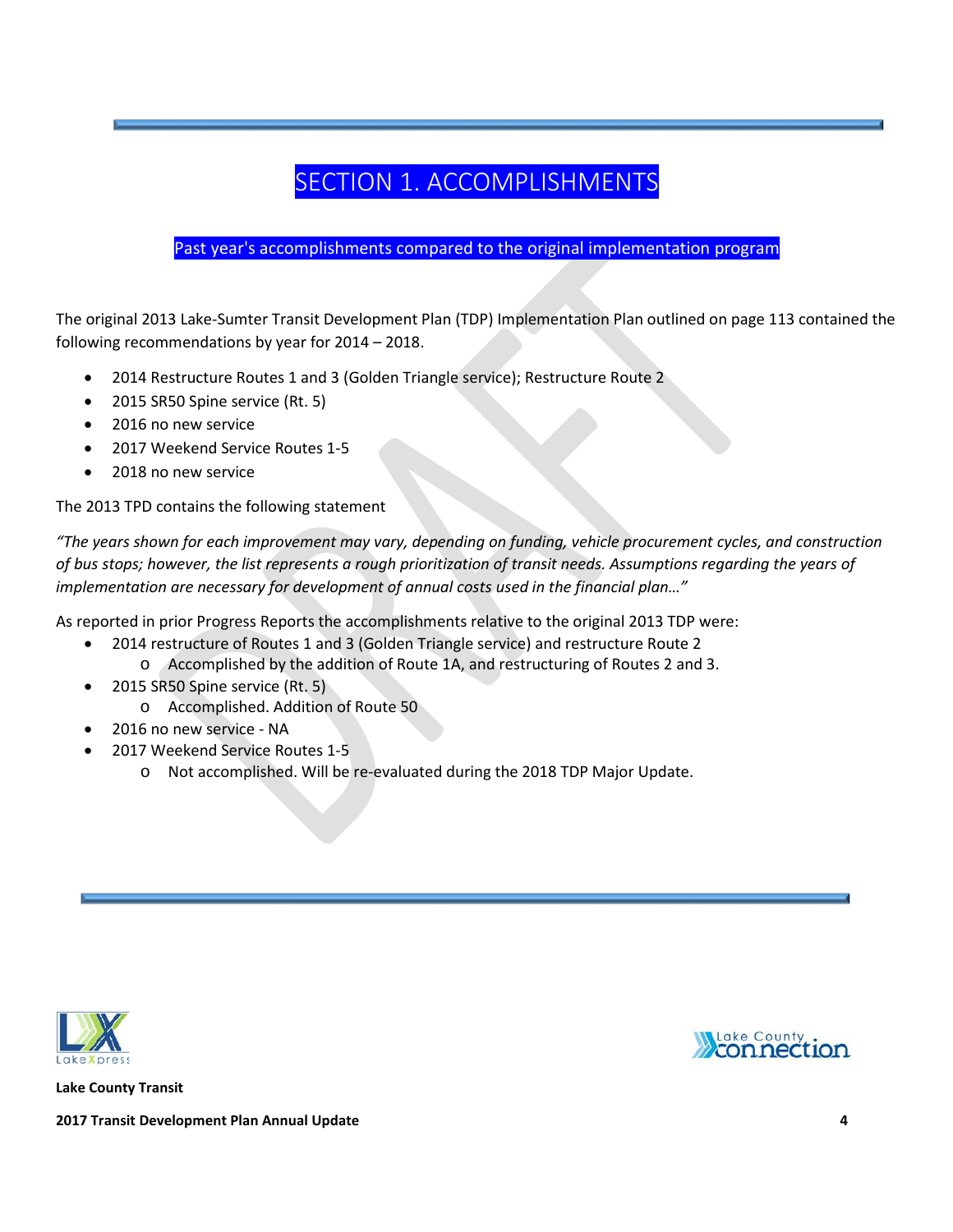# SECTION 2. DISCREPANCIES

### <span id="page-4-0"></span>Analysis of any discrepancies between the 2016 plan and its implementation for the past year and steps that will be taken to attain original goals and objectives

<span id="page-4-2"></span><span id="page-4-1"></span>

| 2016 Goals and Objectives                                                                                                                                                                                                                                      |                                                                                                                                                                                                                                                                             |  |  |  |  |  |
|----------------------------------------------------------------------------------------------------------------------------------------------------------------------------------------------------------------------------------------------------------------|-----------------------------------------------------------------------------------------------------------------------------------------------------------------------------------------------------------------------------------------------------------------------------|--|--|--|--|--|
| Goal 1. Provide local and regional transit accessibility and mobility for the greatest numbers of County<br>residents and businesses.                                                                                                                          |                                                                                                                                                                                                                                                                             |  |  |  |  |  |
| Objective                                                                                                                                                                                                                                                      | <b>Status</b>                                                                                                                                                                                                                                                               |  |  |  |  |  |
|                                                                                                                                                                                                                                                                | Objective 1. Increase neighborhood and activity center connectivity                                                                                                                                                                                                         |  |  |  |  |  |
| 1. Performance Measure-Transit Travel Time:<br>Accomplished. Travel time (OTP) improved on Routes 1<br>and 2 with addition of Route 1A. See Chart 1 below.<br>Transit travel time between major neighborhood<br>and regional activity centers.                 |                                                                                                                                                                                                                                                                             |  |  |  |  |  |
|                                                                                                                                                                                                                                                                | Objective 2. Improve access to local and regional centers                                                                                                                                                                                                                   |  |  |  |  |  |
| Performance Measure-Ridership: How well<br>Accomplished. Fixed Route Ridership increased and<br>a.<br>Paratransit ridership decreased. See Chart 2 below.<br>existing and proposed routes serve activity,<br>population and employment and activity<br>centers |                                                                                                                                                                                                                                                                             |  |  |  |  |  |
|                                                                                                                                                                                                                                                                | Objective 3. Provide accessible facilities to support mobility options for all                                                                                                                                                                                              |  |  |  |  |  |
| Performance Measure- Accessibility: ADA<br>a.<br>accessible facilities including bus stops,<br>sidewalks, etc. within 1/4-mile of transit stop<br>and activity centers.                                                                                        | Accomplished. On-going bus stop and shelter additions<br>and improvements.<br>Twenty-Nine (29) current shelters and 20 bus stops<br>with bench, light, and trash can. Addition of new<br>shelters and stops on-going.<br>Lake Tech Transfer location to be moved to Ardice. |  |  |  |  |  |



**Lake County Transit** 

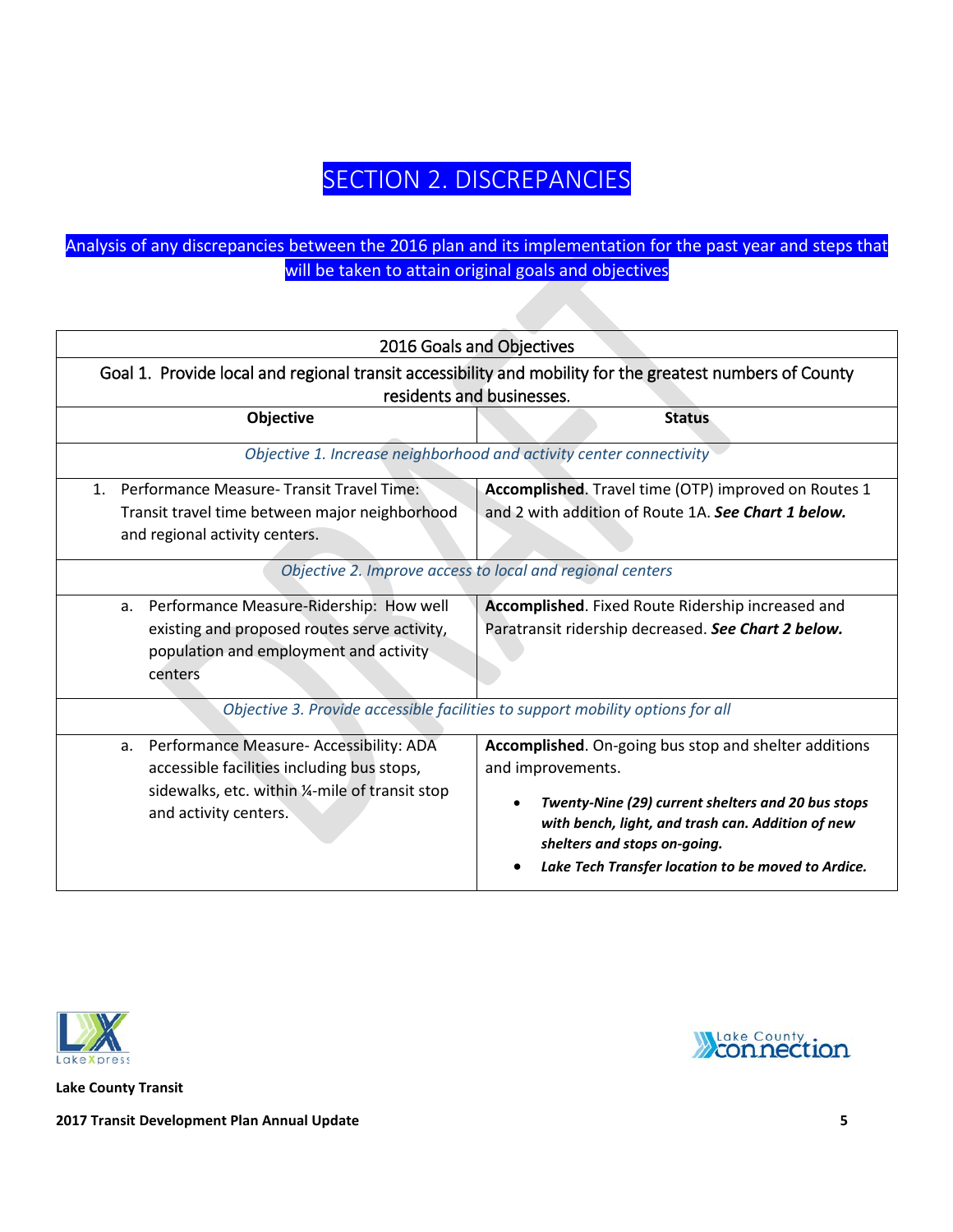<span id="page-5-0"></span>



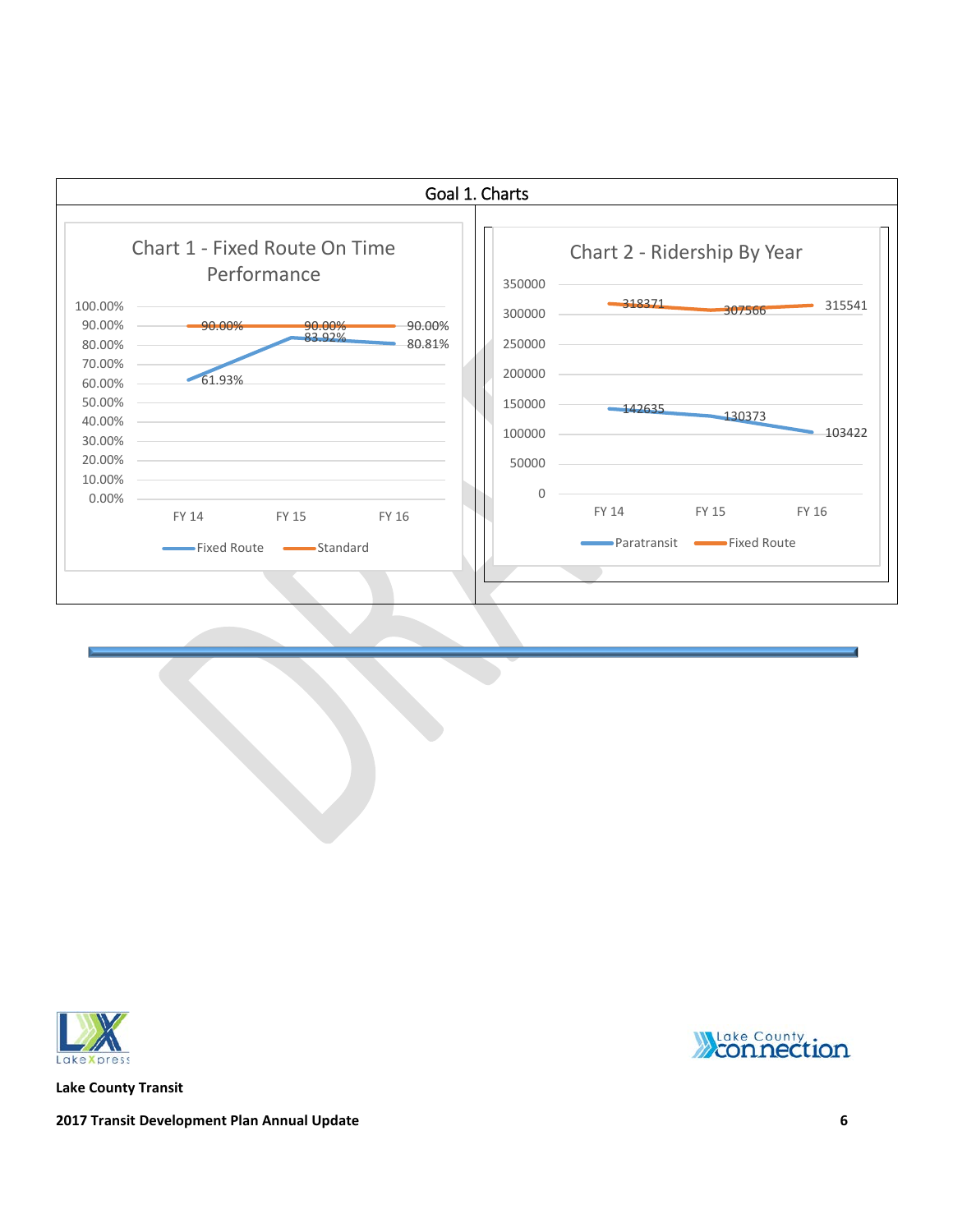<span id="page-6-0"></span>

| <b>2016 Goals and Objectives</b>                                                                                                                                                 |                                                                                                                                                                                                                                                       |                                                                                                                                                                                                   |  |  |  |  |  |
|----------------------------------------------------------------------------------------------------------------------------------------------------------------------------------|-------------------------------------------------------------------------------------------------------------------------------------------------------------------------------------------------------------------------------------------------------|---------------------------------------------------------------------------------------------------------------------------------------------------------------------------------------------------|--|--|--|--|--|
| Goal 2. Encourage regional and local community and economic development goals that support transit                                                                               |                                                                                                                                                                                                                                                       |                                                                                                                                                                                                   |  |  |  |  |  |
|                                                                                                                                                                                  | Objective                                                                                                                                                                                                                                             | <b>Status</b>                                                                                                                                                                                     |  |  |  |  |  |
| Objective 1. Support community and economic development initiatives such as Main Streets, Safe Routes to School and<br>others to integrate transit into cities and neighborhoods |                                                                                                                                                                                                                                                       |                                                                                                                                                                                                   |  |  |  |  |  |
| a.                                                                                                                                                                               | Performance Measure - Number of<br>Initiatives: Number of regional, County and<br>local initiatives served/leveraged within 1/2-<br>mile of transit corridor, or 1-mile of a transit<br>center/transfer location                                      | Accomplished. On-going coordination with Tavares and<br>Leesburg regarding Main Street routes, shelter locations,<br>etc. Request from Leesburg to move the route to<br>Magnolia being evaluated. |  |  |  |  |  |
|                                                                                                                                                                                  |                                                                                                                                                                                                                                                       | Objective 2. Promote Transit-Supportive Land Use, Zoning & Development                                                                                                                            |  |  |  |  |  |
| a.                                                                                                                                                                               | Performance Measure - Sidewalks & Bike<br>Paths/Trails: The number of miles of<br>accessible sidewalks and bicycle<br>infrastructure adjacent to transit stops<br>and/or centers and major activity centers                                           | Accomplished. All LakeXpress buses are equipped with<br>bike racks. Additionally, Route 2 crosses the trail in<br>Leesburg.                                                                       |  |  |  |  |  |
|                                                                                                                                                                                  | b. Performance Measure - Transportation<br>Demand Management (TDM) Strategies: The<br>number of TDM strategies and requirements<br>incorporated into approved commercial and<br>residential developments approved by the<br>County and municipalities | This data will be collected during the 2018 Major TDP<br>Update next year.<br>Objective 3. Achieve regional, local and community support of transit initiatives                                   |  |  |  |  |  |
|                                                                                                                                                                                  |                                                                                                                                                                                                                                                       |                                                                                                                                                                                                   |  |  |  |  |  |
| а.                                                                                                                                                                               | Performance Measure - Community Support:<br>The level of support, interest and opposition<br>to proposed transit service changes by area<br>residents and businesses                                                                                  | Accomplished. On-going support from FDOT (Funding)<br>and cities (installation and location of routes and shelters)                                                                               |  |  |  |  |  |



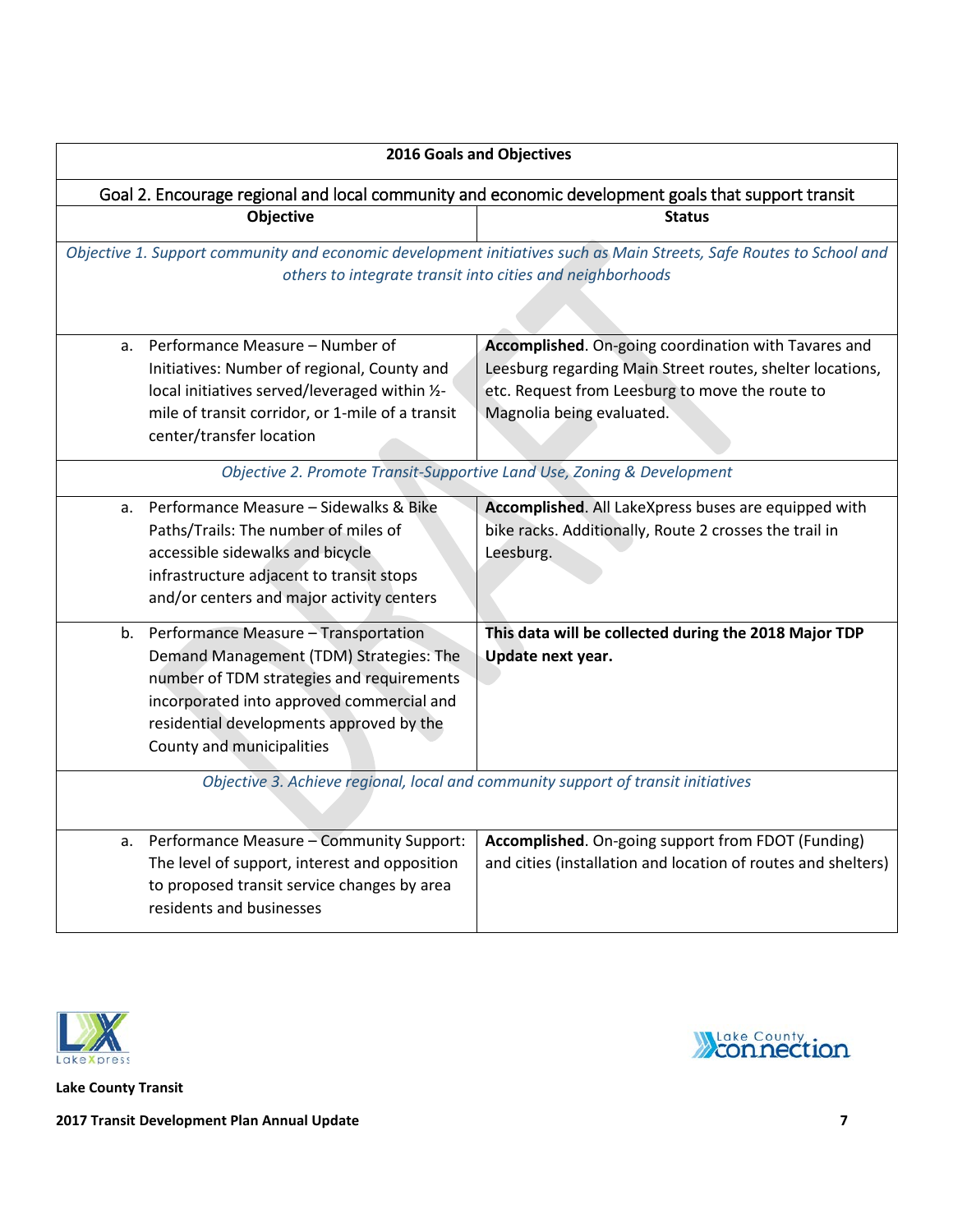<span id="page-7-0"></span>

|                                                                            | 2016 Goals and Objectives                                                                                                                                                                                      |                                                                                                                                          |  |  |  |  |  |  |
|----------------------------------------------------------------------------|----------------------------------------------------------------------------------------------------------------------------------------------------------------------------------------------------------------|------------------------------------------------------------------------------------------------------------------------------------------|--|--|--|--|--|--|
| Goal 3. Enhanced System Performance for Fixed-Route & Paratransit Services |                                                                                                                                                                                                                |                                                                                                                                          |  |  |  |  |  |  |
|                                                                            | Objective                                                                                                                                                                                                      | <b>Status</b>                                                                                                                            |  |  |  |  |  |  |
|                                                                            | Objective 1. Improve service reliability, on-time performance, and customer service                                                                                                                            |                                                                                                                                          |  |  |  |  |  |  |
| а.                                                                         | Performance Measure- Travel Time Savings: Evaluates<br>the effect of current and proposed service<br>improvements on travel time between select origin<br>and destination (O/D) pairs                          | Accomplished - See charts 1 & 2 below (Fixed<br>route and paratransit travel time trend line<br>showing improvement)                     |  |  |  |  |  |  |
| a)                                                                         | Performance Measure - Miles Between Road Calls:<br>No less than 10,000 miles between road calls for all<br>services                                                                                            | Not Accomplished - See charts 3 & 4 below.<br>Maintenance procedures changed.                                                            |  |  |  |  |  |  |
| b)                                                                         | Performance Measure - Age of Rolling Stock:<br>Maintain 6-year average age of all rolling stock                                                                                                                | Accomplished - Paratransit fleet average age =<br>4.13 years. (Note: Fixed route fleet vehicles have<br>a useful life of 10 or 12 years) |  |  |  |  |  |  |
| c)                                                                         | Performance Measure - Customer Complaints:<br>Number of customer complaints per 1,000 boardings<br>as a measure of customer service and satisfaction.                                                          | Accomplished - See chart 6 below.                                                                                                        |  |  |  |  |  |  |
|                                                                            | Objective 2. Increase Ridership                                                                                                                                                                                |                                                                                                                                          |  |  |  |  |  |  |
| a.                                                                         | Performance Measure- Person Through-Put: Evaluates<br>the effect of proposed transit service on the number<br>of people who can be moved through the corridor<br>with transit versus single-occupancy vehicles | Accomplished See chart 5 below. Ridership<br>increased in FY 16 compared to FY 15.                                                       |  |  |  |  |  |  |
|                                                                            | Objective 3. Maintain Cost Efficiencies and Financial Stability                                                                                                                                                |                                                                                                                                          |  |  |  |  |  |  |
| a)                                                                         | Performance Measure- Cost Savings: Evaluates the<br>savings accrued as a result of investing in transit<br>service in coordination with other infrastructure<br>projects                                       | Accomplished - See chart 7 (cost per fixed route<br>trip) below                                                                          |  |  |  |  |  |  |





**Lake County Transit**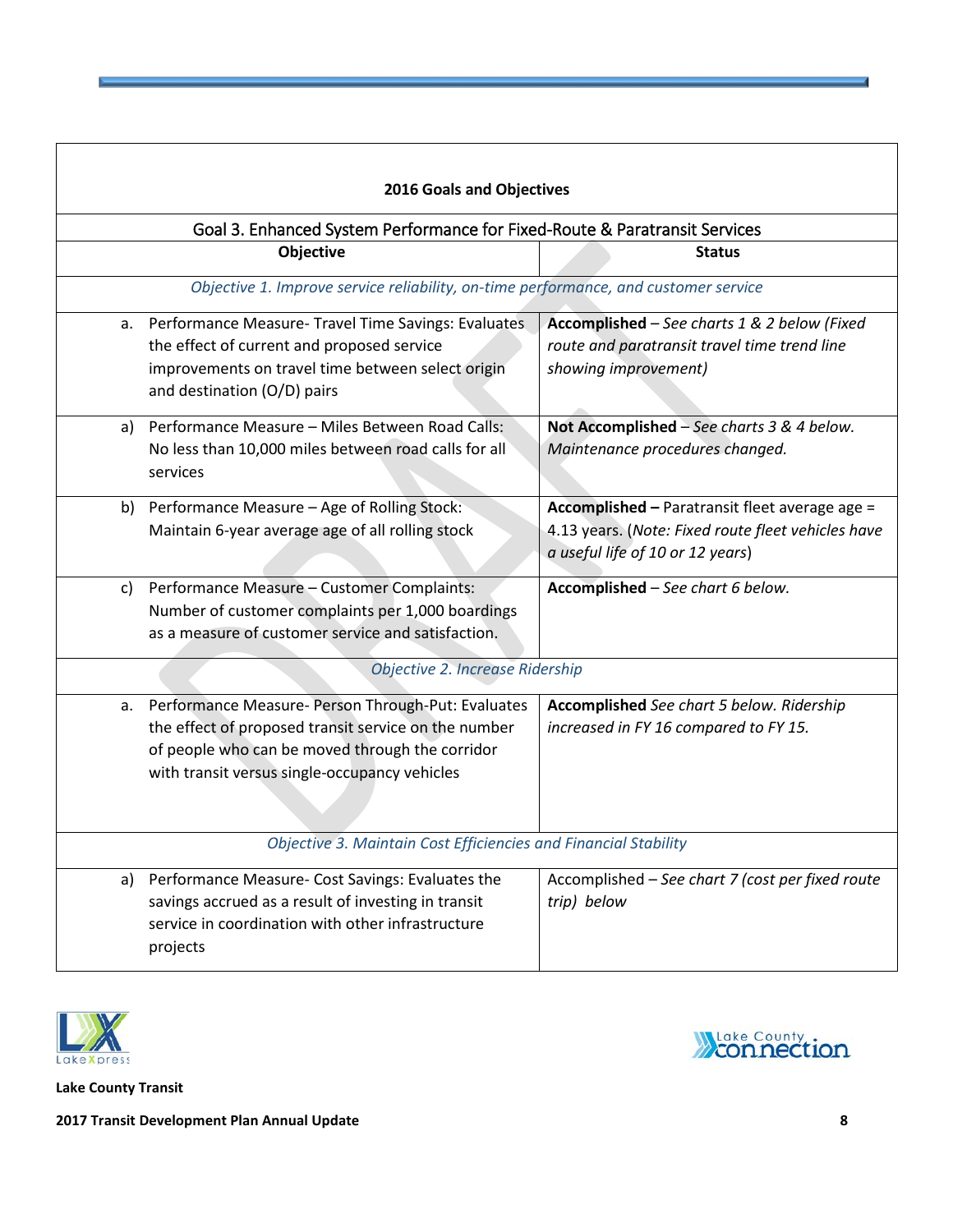| b) Performance Measure - Farebox Recovery: Evaluates   | Not applicable at this time. Goal is relative to FY |  |  |  |  |
|--------------------------------------------------------|-----------------------------------------------------|--|--|--|--|
| the percentage of farebox revenue recovered (derived   | 2019. – See chart 8 Farebox Recovery Ratio          |  |  |  |  |
| by dividing the fare revenue by operating expenses) as | Below.                                              |  |  |  |  |
| a percentage of the operating costs. Lake County's     |                                                     |  |  |  |  |
| goal is to achieve 10% farebox recovery ratio by 2019. |                                                     |  |  |  |  |
|                                                        |                                                     |  |  |  |  |
|                                                        |                                                     |  |  |  |  |
| c) Performance Measure-Operating Expense per Trip:     | <b>Accomplished</b> - See chart 9 Projected Expense |  |  |  |  |
| Reduce the operating expense per trip annually by 1%   | Per Trip FY 18 - FY 22 below                        |  |  |  |  |
| for the next five years.                               |                                                     |  |  |  |  |
|                                                        |                                                     |  |  |  |  |
| d) Performance Measure – Transit Asset Management      | Not applicable at this time. Goal is relative to FY |  |  |  |  |
| Plan: Creation of TAM Plan by FY 2018 to outline       | 18                                                  |  |  |  |  |
| vehicle fleet needs to support TIP and TDP.            |                                                     |  |  |  |  |
|                                                        |                                                     |  |  |  |  |



**Lake County Transit**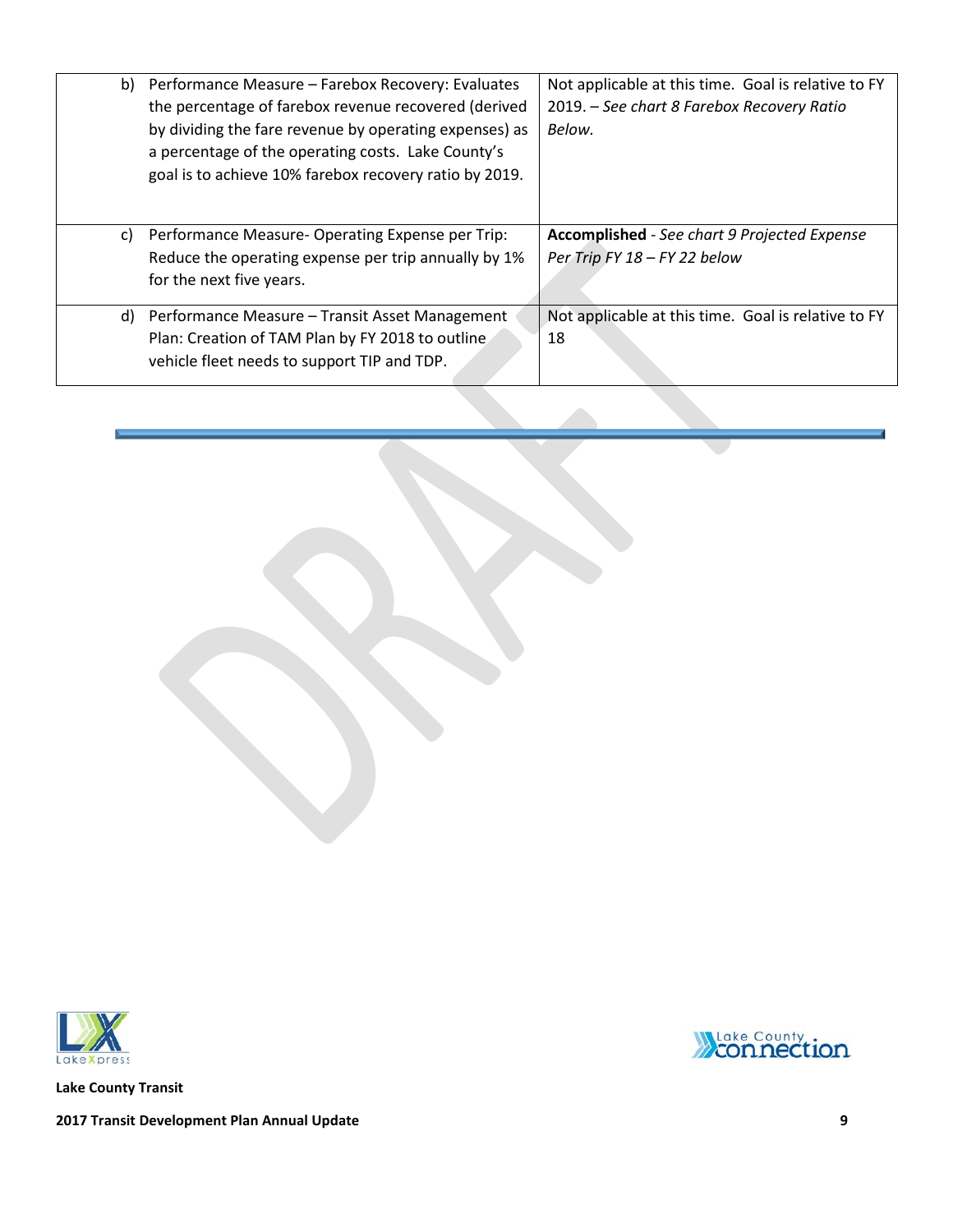<span id="page-9-0"></span>



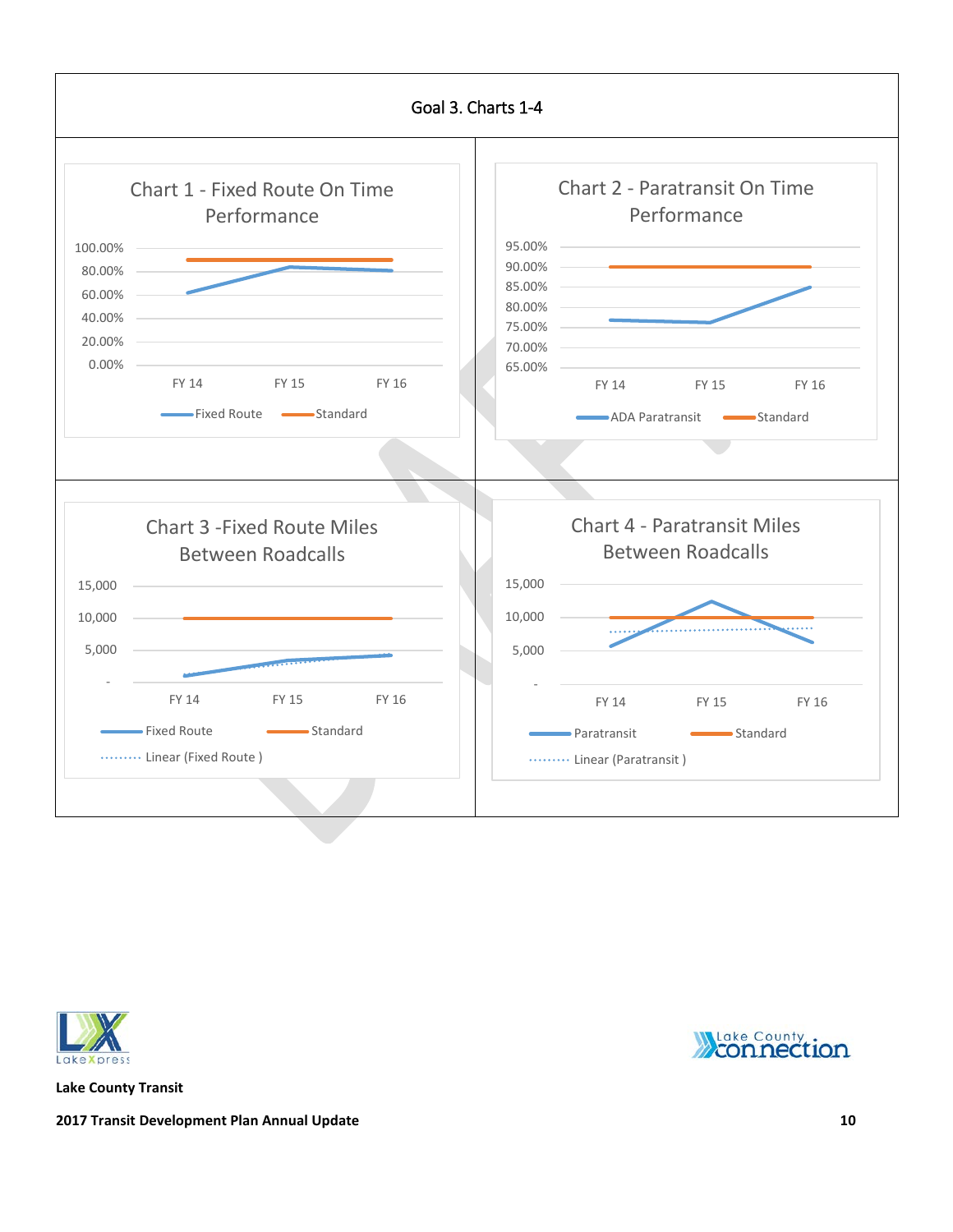<span id="page-10-0"></span>



**Wake County** 

**Lake County Transit**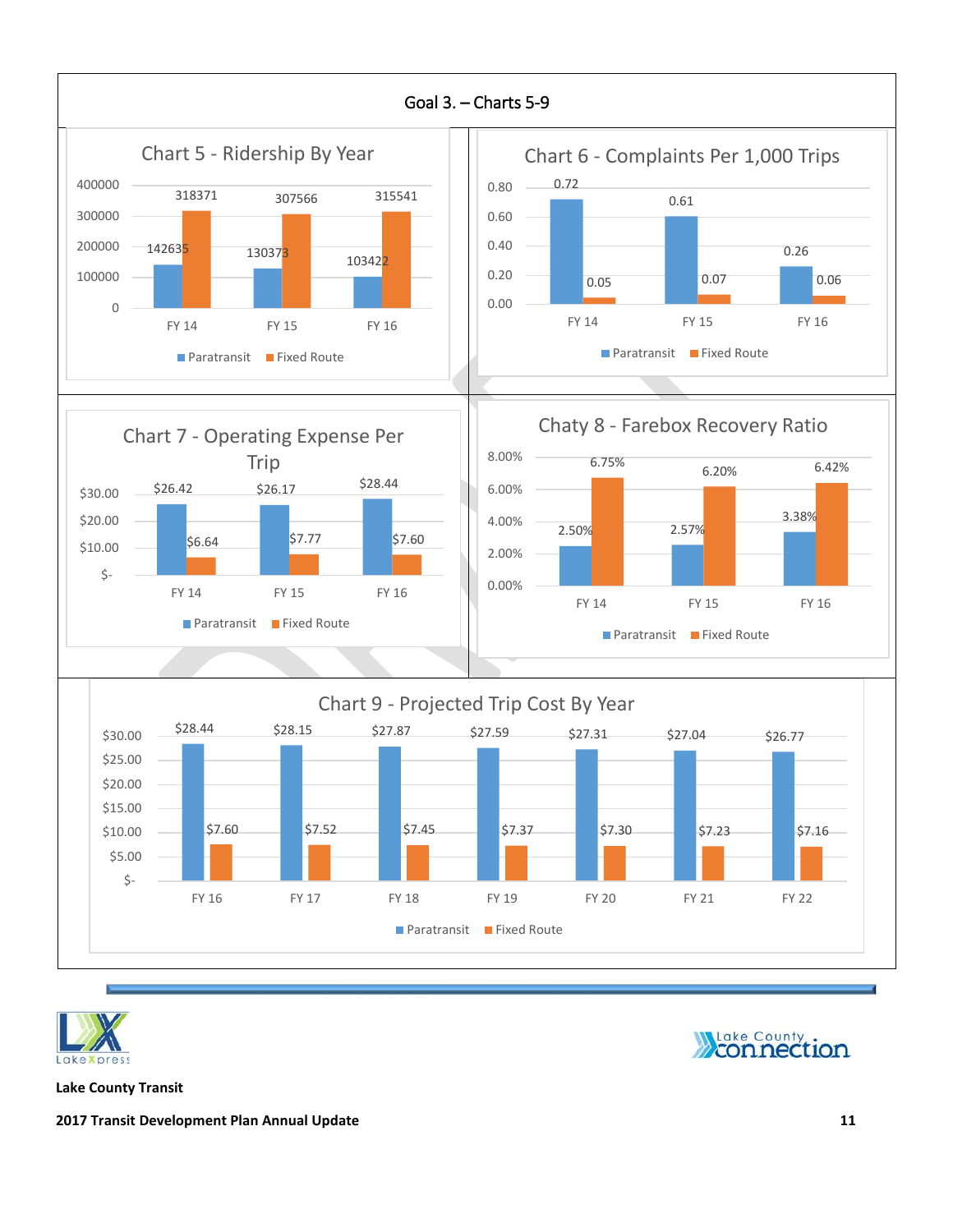<span id="page-11-0"></span>

| <b>2016 Goals and Objectives</b>                                                                                                                                                                                             |                                                                                 |                                                                                                                                                                                                                                                         |  |  |  |  |  |
|------------------------------------------------------------------------------------------------------------------------------------------------------------------------------------------------------------------------------|---------------------------------------------------------------------------------|---------------------------------------------------------------------------------------------------------------------------------------------------------------------------------------------------------------------------------------------------------|--|--|--|--|--|
| Goal 4. Promote environmental quality and safety for all stakeholders                                                                                                                                                        |                                                                                 |                                                                                                                                                                                                                                                         |  |  |  |  |  |
| Objective                                                                                                                                                                                                                    |                                                                                 | <b>Status TD</b>                                                                                                                                                                                                                                        |  |  |  |  |  |
| Objective 1. Promote safe operation of all transit vehicles                                                                                                                                                                  |                                                                                 |                                                                                                                                                                                                                                                         |  |  |  |  |  |
| Performance Measure: Preventable Accidents: Reduce the number<br>a)<br>of preventable accidents per 100,000 miles by 5% annually                                                                                             | below                                                                           | Accomplished/Not Accomplished - See chart                                                                                                                                                                                                               |  |  |  |  |  |
| Objective 2. Decrease the number of driver assaults for all services                                                                                                                                                         |                                                                                 |                                                                                                                                                                                                                                                         |  |  |  |  |  |
| Performance Measure: Assaults and Incidents committed against<br>b)<br>Drivers- No more than one incident per 100,000 miles for all services                                                                                 |                                                                                 | Accomplished - No driver assaults reported                                                                                                                                                                                                              |  |  |  |  |  |
| Objective 3. Increase the number of ADA-accessible transit stops                                                                                                                                                             |                                                                                 |                                                                                                                                                                                                                                                         |  |  |  |  |  |
| Performance Measure- Number of ADA accessible bus stops per<br>c)<br>fixed route: Install and/or retrofit at least 5% of all non-compliant<br>bus stops on each route annually                                               |                                                                                 | Accomplished $-1$ ) 450 current bus stop<br>locations. 55 are ADA accessible (12.22%). 2)<br>Approximately 20 additional ADA accessible locations to<br>be installed annually. Approximate cost of 3 shelters and<br>17 bus stops = \$200,000 per year. |  |  |  |  |  |
| Objective 4. Reduce Environmental Impacts                                                                                                                                                                                    |                                                                                 |                                                                                                                                                                                                                                                         |  |  |  |  |  |
| Performance Measure: Number and impact to natural, social and<br>d)<br>historic resources - Reduce the number of environmental impacts of<br>proposed services on transit corridors                                          |                                                                                 | Accomplished - No None known negative<br>impacts to natural, social and historic<br>resources at this time.                                                                                                                                             |  |  |  |  |  |
| Performance Measure: Number of new alternative energy sources -<br>e)<br>Utilize new alternatives, where applicable for vehicles, transit<br>amenities (i.e. fare vending kiosks, solar lights, etc.) to support<br>transit. |                                                                                 | Accomplished-ADA compliant bus stops and<br>shelters utilize solar power for lights.                                                                                                                                                                    |  |  |  |  |  |
| Paratransit Preventable Accidents<br>per 100,000 Revenue Miles<br>2.00                                                                                                                                                       | <b>Fixed Route Preventable</b><br>Accidents Per 100,000 Revenue<br><b>Miles</b> |                                                                                                                                                                                                                                                         |  |  |  |  |  |
| 1.50<br>1.00<br>$-0.84$<br>0.57<br>0.50<br>0.00                                                                                                                                                                              | 2.00<br>1.00<br>$-0.49$<br>0.00                                                 | 0.85                                                                                                                                                                                                                                                    |  |  |  |  |  |
| FY 15<br>FY 16<br>Standard<br>Paratransit                                                                                                                                                                                    | <b>FY 15</b><br>FY 16<br>Standard<br>►Fixed Route                               |                                                                                                                                                                                                                                                         |  |  |  |  |  |





**Lake County Transit** 

N

**2017 Transit Development Plan Annual Update 12**

7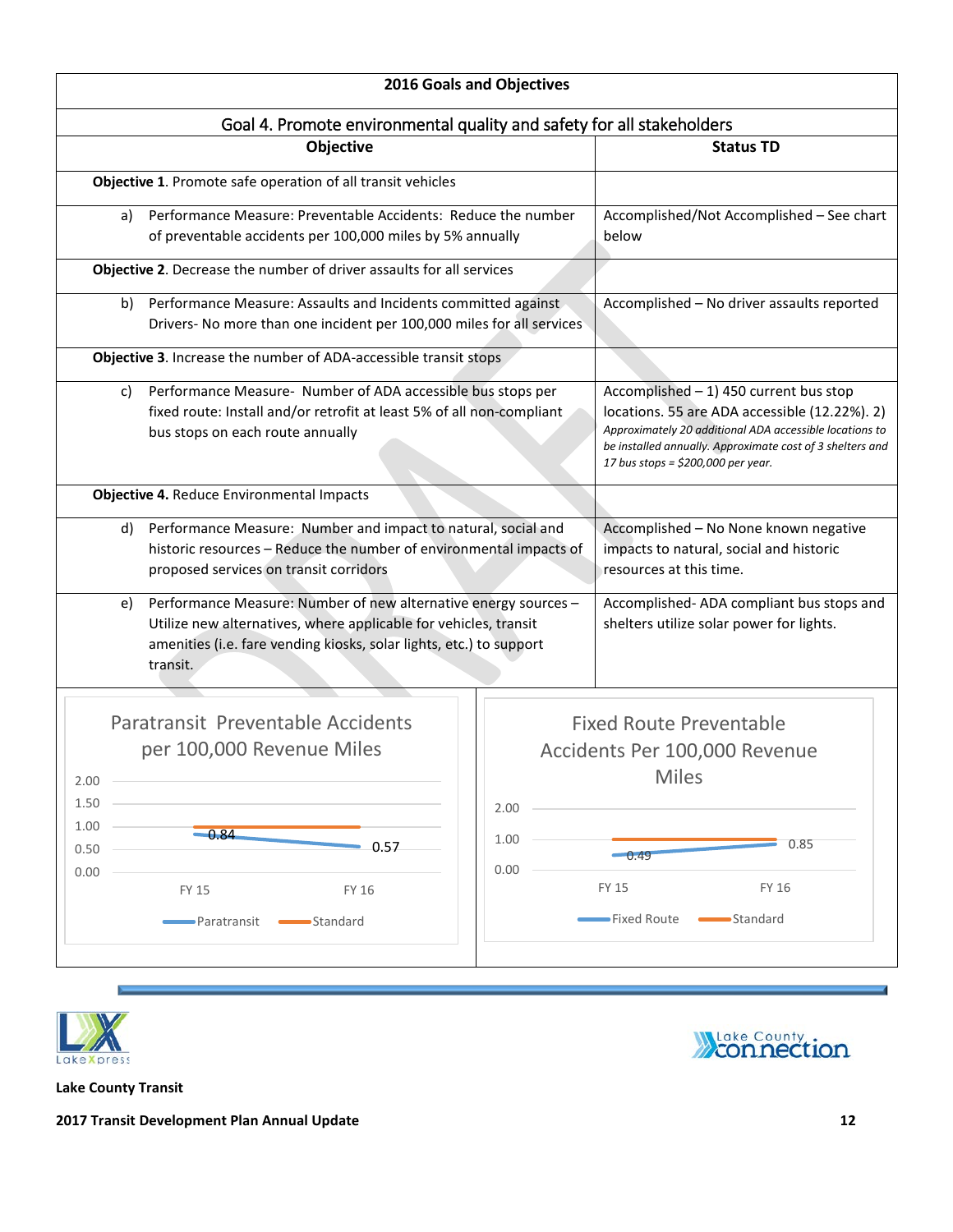# SECTION 3. REVISIONS COMING YEAR

Any revisions to the implementation program for the coming year

<span id="page-12-0"></span>The original 2013 Lake-Sumter Transit Development Plan (TDP) Implementation Plan outlined on page 113 contained the following recommendations by year for 2014 – 2018.

- 2014 Restructure Routes 1 and 3 (Golden Triangle service); Restructure Route 2
- 2015 SR50 Spine service (Rt. 5)
- 2016 no new service
- 2017 Weekend Service Routes 1-5
- 2018 Evaluate the need for weekend, evening, and connecting Clermont to Leesburg service

The 2013 TPD contains the following statement

*"The years shown for each improvement may vary, depending on funding, vehicle procurement cycles, and construction of bus stops; however, the list represents a rough prioritization of transit needs. Assumptions regarding the years of implementation are necessary for development of annual costs used in the financial plan…"*

**The need for weekend, evening, and connecting Clermont to Leesburg service will be evaluated in conjunction with the Public Participation Process and the development of the 2018 Major TDP update.** 



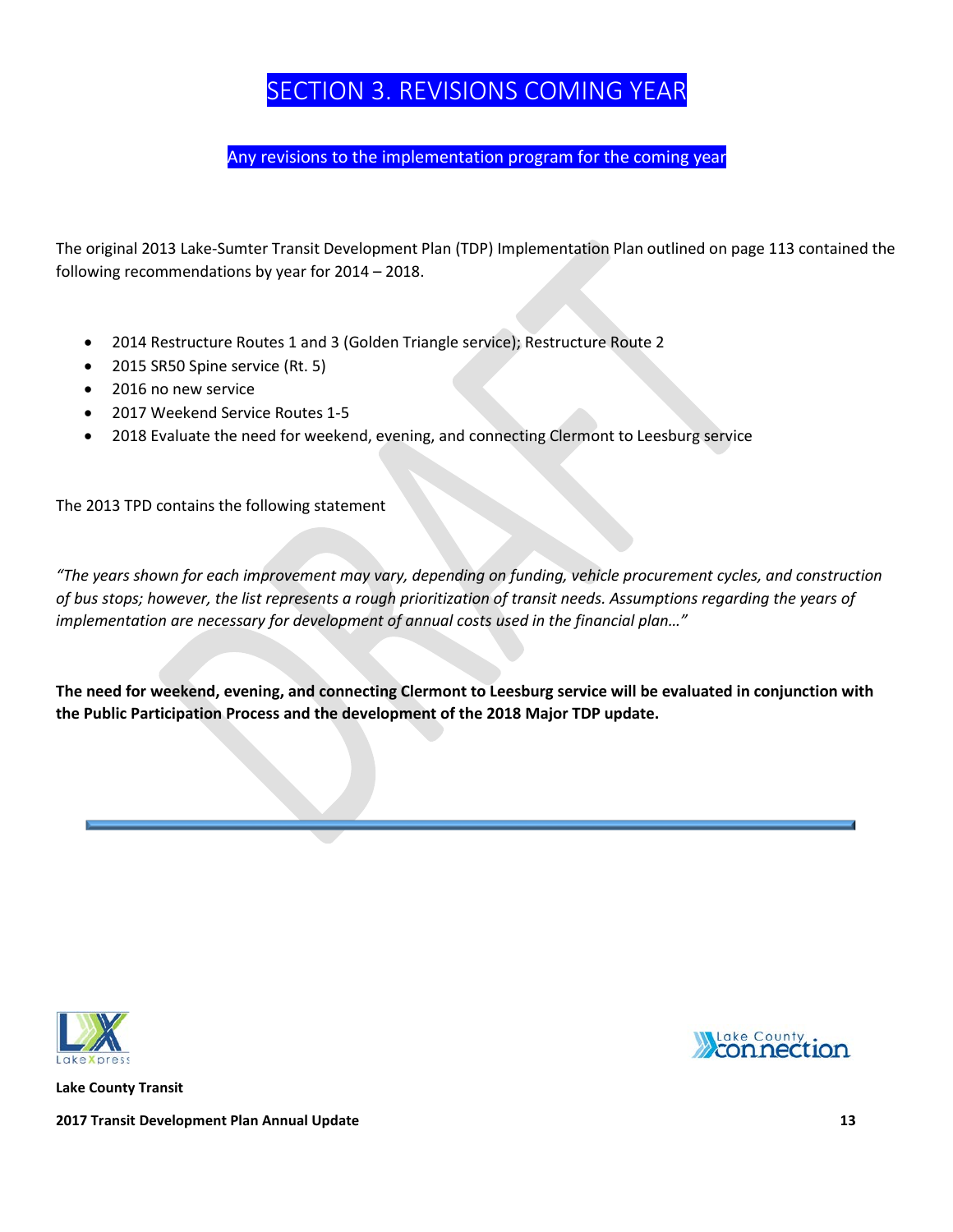# SECTION 4. REVISIONS 10TH YEAR

### Revised implementation program for the tenth year

### Recommended Service Implementation Timetable 2013 TDP Page 113

<span id="page-13-0"></span>

| Nbr              | Year | Items to Implement                                                                                               |
|------------------|------|------------------------------------------------------------------------------------------------------------------|
| $\mathbf{1}$     | 2014 | Restructure Routes 1 and 3 (Golden Triangle service); Restructure Route 2                                        |
| $\overline{2}$   | 2015 | SR50 Spine service (Rt. 5)                                                                                       |
| 3                | 2016 | no new service                                                                                                   |
| 4                | 2017 | <b>Weekend Service Routes 1-5</b>                                                                                |
| 5                | 2018 | Evaluate the need for weekend, evening, and connecting Clermont to<br>Leesburg service                           |
| 6                | 2019 | <b>Evening Service Routes 1-5</b>                                                                                |
| $\overline{7}$   | 2020 | Clermont-Minneola Circulator (Rt. 6)                                                                             |
| 8                | 2021 | no new service                                                                                                   |
| 9                | 2022 | no new service                                                                                                   |
| 10               | 2023 | Double Frequency Routes 1-6                                                                                      |
| 11 (New 10th Yr) | 2024 | No Changes identified in this Progress Report. Potential changes to be<br>identified in the Major Update in 2018 |



**Lake County Transit** 

**MLake County**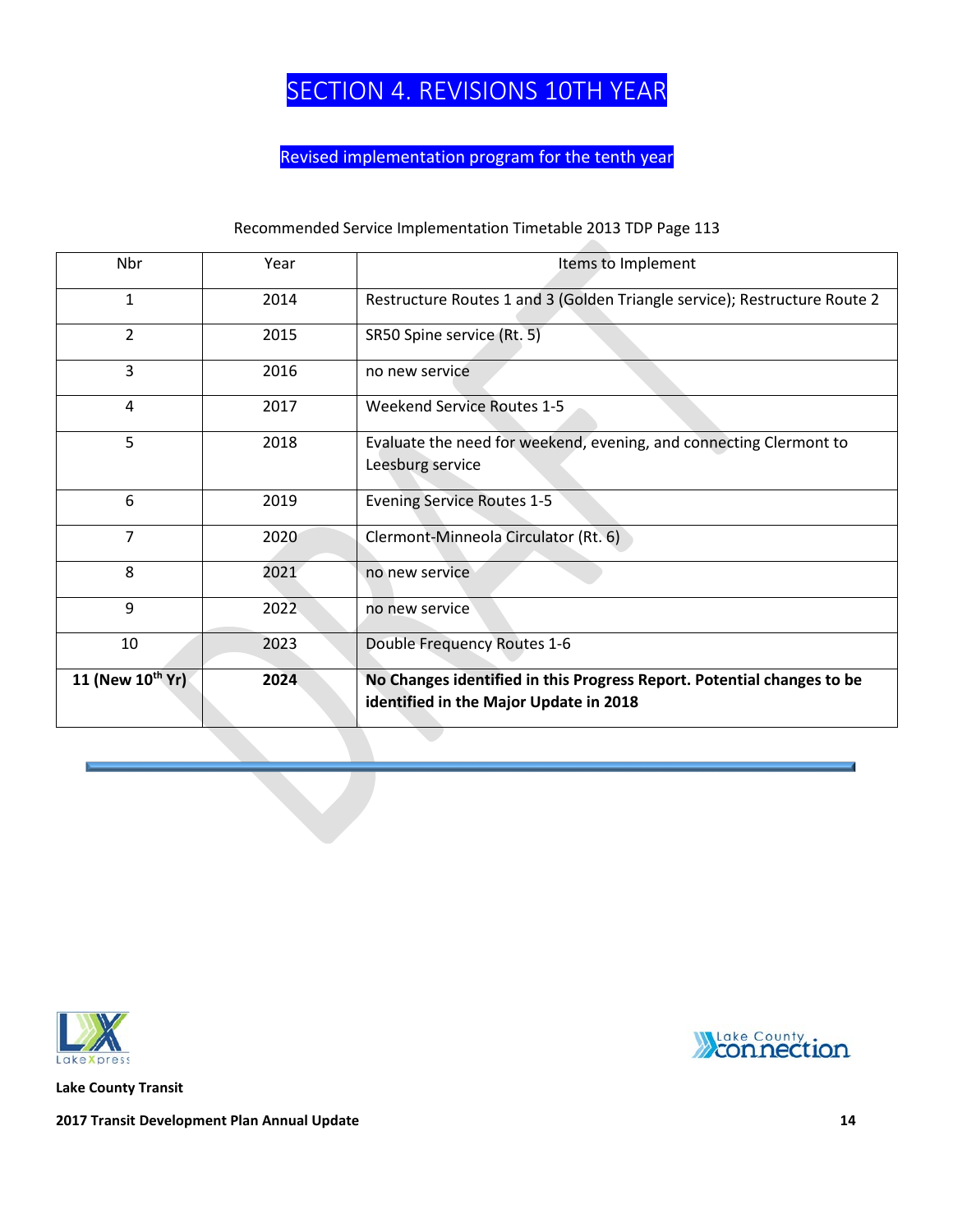# SECTION 5. RECOMMENDATIONS

Added recommendations for the new tenth year of the updated plan

#### <span id="page-14-1"></span><span id="page-14-0"></span>**No Changes identified in this Progress Report. Potential changes to be identified in the 2018 Major Update.**

### SECTION 6. REVISED FINANCIAL PLAN

Revised financial plan. New 10th year added

| Service Type/Mode                              | <b>Fiscal Year</b>                                                                                                                         |              |              |                 |               |              |               |                          |                                                                                                               |                |                                                                                                                                                           |
|------------------------------------------------|--------------------------------------------------------------------------------------------------------------------------------------------|--------------|--------------|-----------------|---------------|--------------|---------------|--------------------------|---------------------------------------------------------------------------------------------------------------|----------------|-----------------------------------------------------------------------------------------------------------------------------------------------------------|
| <b>Fixed Route Service</b>                     | FY 2018                                                                                                                                    | FY 2019      | FY 2020      | FY 2021         | FY 2022       | FY 2023      | FY 2024       | FY 2025                  | FY 2026                                                                                                       | FY 2027        | Total                                                                                                                                                     |
| Route 1A                                       | 552,014                                                                                                                                    | 568,575      | 585,632      | 603,201<br>∶I S | 621,297       | 639,936      | 659,134       | 678,908                  | 699,275<br>-S                                                                                                 | 720,253<br>-S  | 6,328,223                                                                                                                                                 |
| Route 1                                        | 791,071<br>S.                                                                                                                              | 814,803      | 839,247      | 864,425<br>-S   | 890,357<br>S. | 917,068<br>s | 944,580<br>-S | 972,917                  | \$1,002,105                                                                                                   | \$1,032,168    | 9,068,741                                                                                                                                                 |
| Route 2                                        | 257,050<br>S                                                                                                                               | 264,761      | 272,704      | 280,885         | 289,312       | 297,991      | 306,931<br>-S | $316,139$ $\mid$ \$<br>s | 325,623                                                                                                       | 335,392<br>I\$ | 2,946,789                                                                                                                                                 |
| Route 3                                        | 279,542                                                                                                                                    | 287,928      | 296,566 \$   | 305,463         | 314,627       | 324,066      | 333,788<br>-S | 343,801                  | 354,115<br>l S                                                                                                | 364,739<br>l S | 3,204,636                                                                                                                                                 |
| Route 4                                        | 263,477                                                                                                                                    | 271,381      | 279,523      | 287,909         | 296,546       | 305,442      | 314,605<br>-S | 324,044<br>S             | 333,765<br>-S                                                                                                 | 343,778<br>IS. | 3,020,470                                                                                                                                                 |
| Route 50 East                                  | 302,034                                                                                                                                    | 311,095      | 320,428      | 330,041         | 339,942       | 350,140      | 360,645<br>-S | 371,464<br>S.            | $382,608$ \$<br>l S                                                                                           | 394,086        | 3,462,483                                                                                                                                                 |
| Route 50 West                                  | 301,390<br>S.                                                                                                                              | 310,432      | $319,745$ \$ | 329,337         | 339,218<br>S. | 349,394      | 359,876<br>S. | $370,672$ \$<br>S.       | 381,792                                                                                                       | 393,246<br>l S | 3,455,103                                                                                                                                                 |
| <b>Sub Total Maintain Existing Fixed Route</b> |                                                                                                                                            |              |              |                 |               |              |               |                          |                                                                                                               |                | \$2,928,976   \$2,828,976   \$2,913,845   \$3,001,260   \$3,091,298   \$3,184,037   \$3,279,558   \$3,377,945   \$3,479,283   \$3,583,662   \$ 31,486,444 |
| Other Services                                 |                                                                                                                                            |              |              |                 |               |              |               |                          |                                                                                                               |                |                                                                                                                                                           |
| Maintain TD/ADA Service                        | \$3,000,206                                                                                                                                | \$3,090,212  |              |                 |               |              |               |                          | \$3,182,918   \$3,278,406   \$3,376,758   \$3,478,061   \$3,582,402   \$3,689,874   \$3,800,571   \$3,914,588 |                | \$34,393,995                                                                                                                                              |
| <b>LYNX 55</b>                                 | 267,792<br>S                                                                                                                               | $275,826$ \$ | 284,100 \$   | 292,623         | $301,402$ \$  | 310,444 \$   | 319,757       | 329,350<br>S.            | 339,231<br>l S                                                                                                | 349,408<br>I\$ | 3,069,932                                                                                                                                                 |
| Route                                          |                                                                                                                                            |              |              |                 |               |              |               |                          |                                                                                                               |                | \$3,467,019 \$3,366,037 \$3,467,018 \$3,571,029 \$3,678,160 \$3,788,505 \$3,902,160 \$4,019,225 \$4,139,801 \$4,263,995 \$37,463,928                      |
| <b>Total Annual Operating Costs</b>            | <u>\$6,014,576  \$6,195,013  \$6,380,863  \$6,572,289  \$6,769,458  \$6,972,542  \$7,181,718  \$7,397,170  \$7,619,085  \$7,847,657 \$</u> |              |              |                 |               |              |               |                          |                                                                                                               |                | 568,950,371                                                                                                                                               |

Note: The budget shown above is for planning purposes only. Based on a 3% annual increase.



**Lake County Transit**